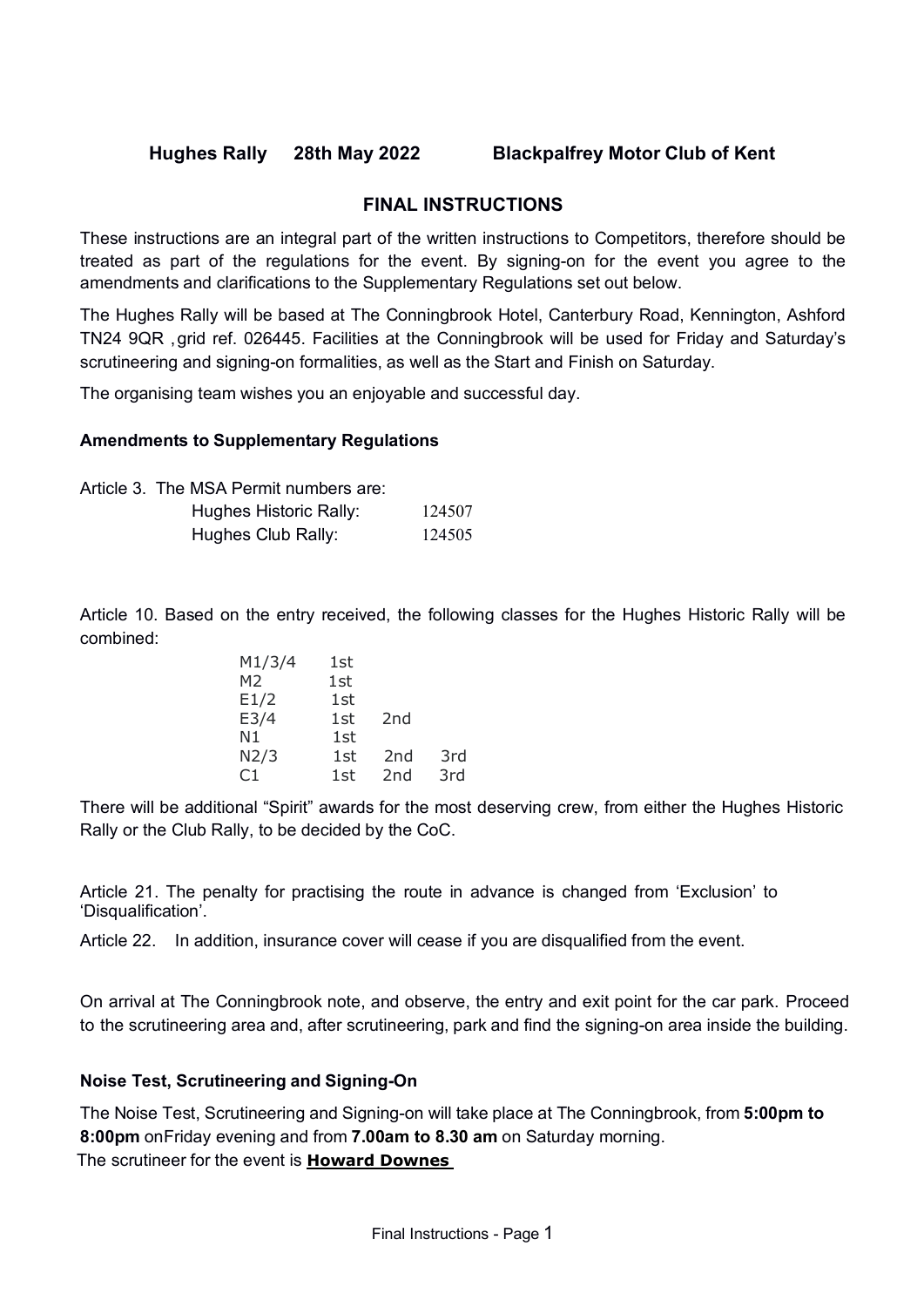A talk of approximately 20 to 30 minutes giving advice and guidance about the event, aimed at novices, will be presented by The Clerk of the Course at 18.30 on Friday.

There are not any individually allocated scrutineering times for Friday or Saturday. On arrival you will be noise-tested and given a process card. After scrutineering, take your process card to the signingon desk.

At scrutineering, cars will be checked for both safety and eligibility. Documentation for your car will also be inspected. Do remember to bring your V5 Registration Document (or MSA or FIA Identity Document) and your current MOT Certificate (except for MOT exempt cars). As the event will include sections on private property all vehicles must carry a Small Spill Kit complying with MSA-GR J5.20.13.

Hughes Historic Rally competitors are reminded that the technical regulations in the Motor Sport UK Year Book apply.

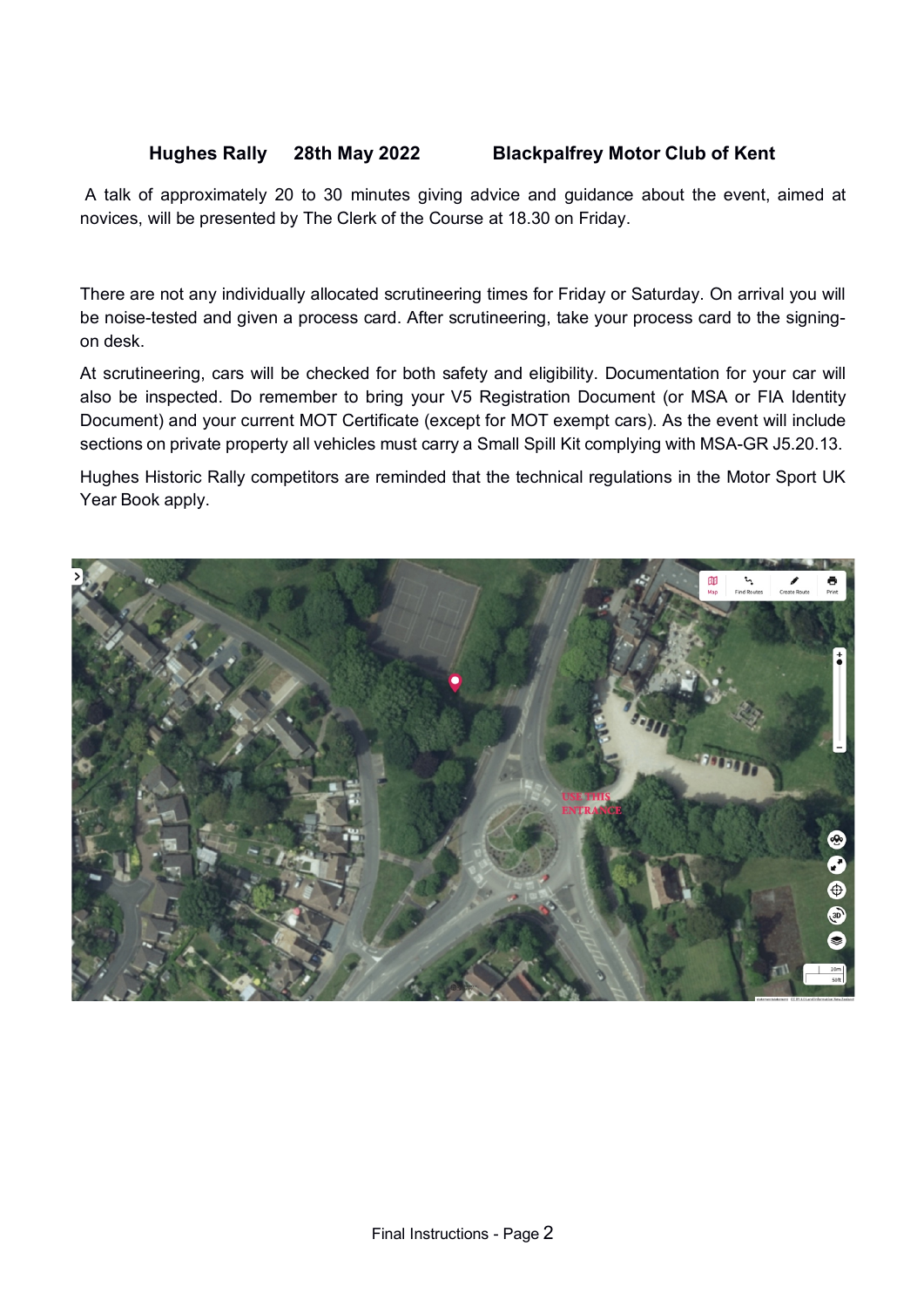All competitors are reminded that trip-meters which display speed or average speed are not allowed. In addition, use of any of the following electronic devices is NOT permitted: GPS/Satellite navigation receiver, digital speedometer, cycle speed computer, electronic speed tables, programmable calculator, PDA, smartphone, tablet, laptop computer or similar device. Simple hand held nonprogrammable calculators and digital stopwatches are permitted. In-car cameras are not allowed to be used at any point during the event. Mobile telephones may be carried for use in an emergency or to report retirement from the event only and should otherwise be turned off. Mobile phone holders attached to the dashboard are frowned upon and should be removed prior to scrutineering .

Anyone found using disallowed equipment will be disqualified.

At Signing-on (Conningbrook Hotel), Club Membership Cards, Competition Licences appropriate to class will be inspected for both the driver and navigator. Please check in advance that your club membership card (HRCR or other) has not expired. Any Hughes Historic Rally crew member who cannot produce their 2022 competition licence will have to pay a non-production fine of £72. Those registered for the HRCR Championship will also need to sign-on at the HRCR desk.

Self-adhesive rally plates, car numbers and meal tickets will be issued at Signing-on. There will be an Official Noticeboard in the signing-on area. Official notices published thereon will have the same force as the Supplementary Regulations.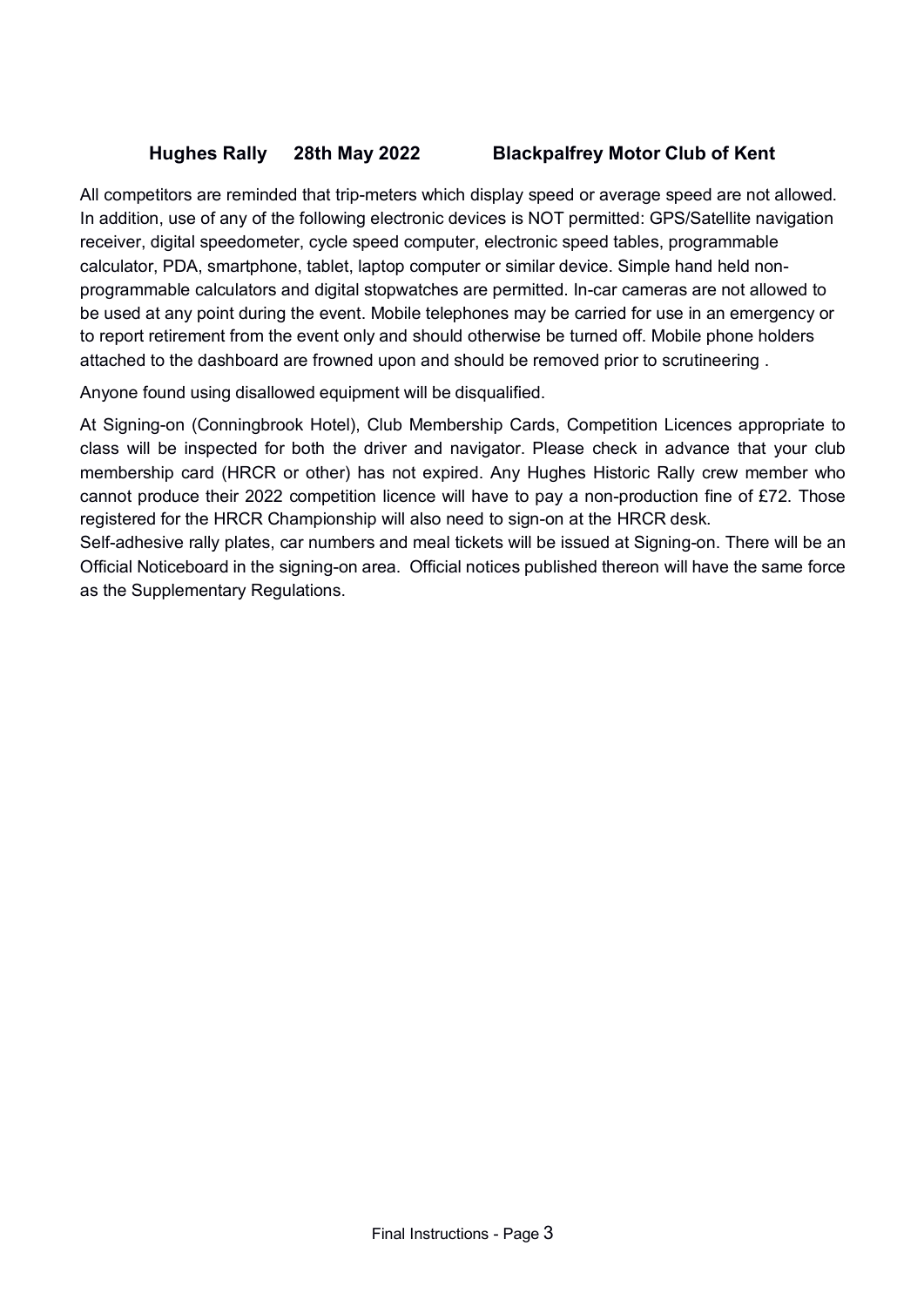### **Trip-meter Calibration Route**

A calibration route of 3.35 miles has been set using the same car and trip-meter as has been used to survey the entire Hughes Rally route and is shown below.

Start at the lamp-post next to the bus stop near the Conningbrook start, A2070, MR 026444SE. Zero Trip

Loop round the hospital roundabout @ 036420, DO Not short cut, return to starting position on opposite of road.

| Start                                  | 0    |  |  |  |
|----------------------------------------|------|--|--|--|
| Orange sign                            | 0.09 |  |  |  |
| Road narrows                           | 0.20 |  |  |  |
| Cycles sign                            | 0.46 |  |  |  |
| 1 <sup>st</sup> lamp-post after bridge | 1.00 |  |  |  |
| Bus stop                               | 1.47 |  |  |  |
| Go round the roundabout then:          |      |  |  |  |
| Bus stop                               | 1.81 |  |  |  |
| 'Bends' sign                           | 2.19 |  |  |  |
| Cycles sign                            | 2.65 |  |  |  |
| 'Premier Foods' sign                   | 2.78 |  |  |  |
| Bus stop                               | 3.13 |  |  |  |
| '30' sign, near roundabout             | 3.35 |  |  |  |
|                                        |      |  |  |  |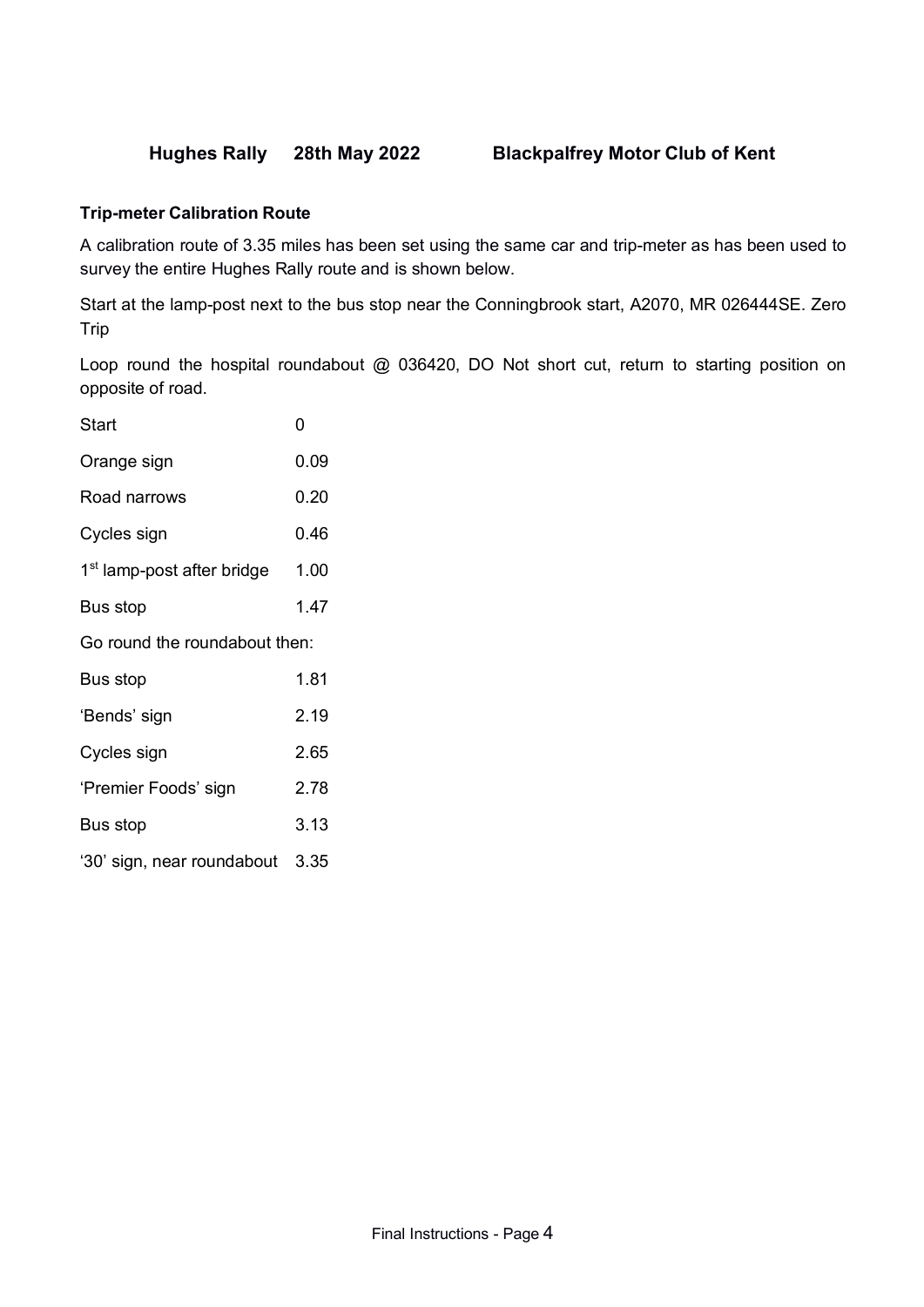## **Timecards, Roadbooks and Route Instructions**

Roadbooks will be issued to all competitors from the Signing-on desk on Friday evening or Saturday morning. Copies will be added to the Hughes Historic Rally website on Friday evening to those competitors who have indicated on their entry form that they will attend scrutineering on Saturday morning.

Route cards, for sections not included in the roadbook, will be issued one hour before start and at arrival at tea venue.

Timecards will be issued on Saturday morning and will be supplied on a clipboard which incorporates an electronic memory button, which will store time information transferred from marshals' clocks. Clipboards with their memory buttons must be surrendered at MTC3 (the finish) or to a rally official if you retire and are unable to get to the finish.

### **Safety at Venues**

The roads surrounding the venues can get very busy. Please observe the following: - Conningbrook Hotel: Care joining/leaving roundabout to exit /enter parking. Manston: Some areas of the airfield are restricted, these are signposted, please obey the signs. Give way to helicopters. There are NO PROW on the airfield.

### **Start Order**

Cars will be starting in the order shown on the attached start list. Your start time at MTC1 will be 09:00 plus your start number in minutes.

### **Drivers Briefing**

There will be a briefing for all competitors at 8:30am.

### **Saturday Breakfast**

Tea or coffee with a bacon, sausage or egg sandwich will be available for £5.00. Please pay in cash for your bap at signing on.

### **Rally Plates and Numbers**

Please fix your rally plate to the front of your car. You will also be provided with two sets of selfadhesive high-visibility numbers which should be affixed to each side of the car, to the rear of the front doors, ideally on the rear side windows.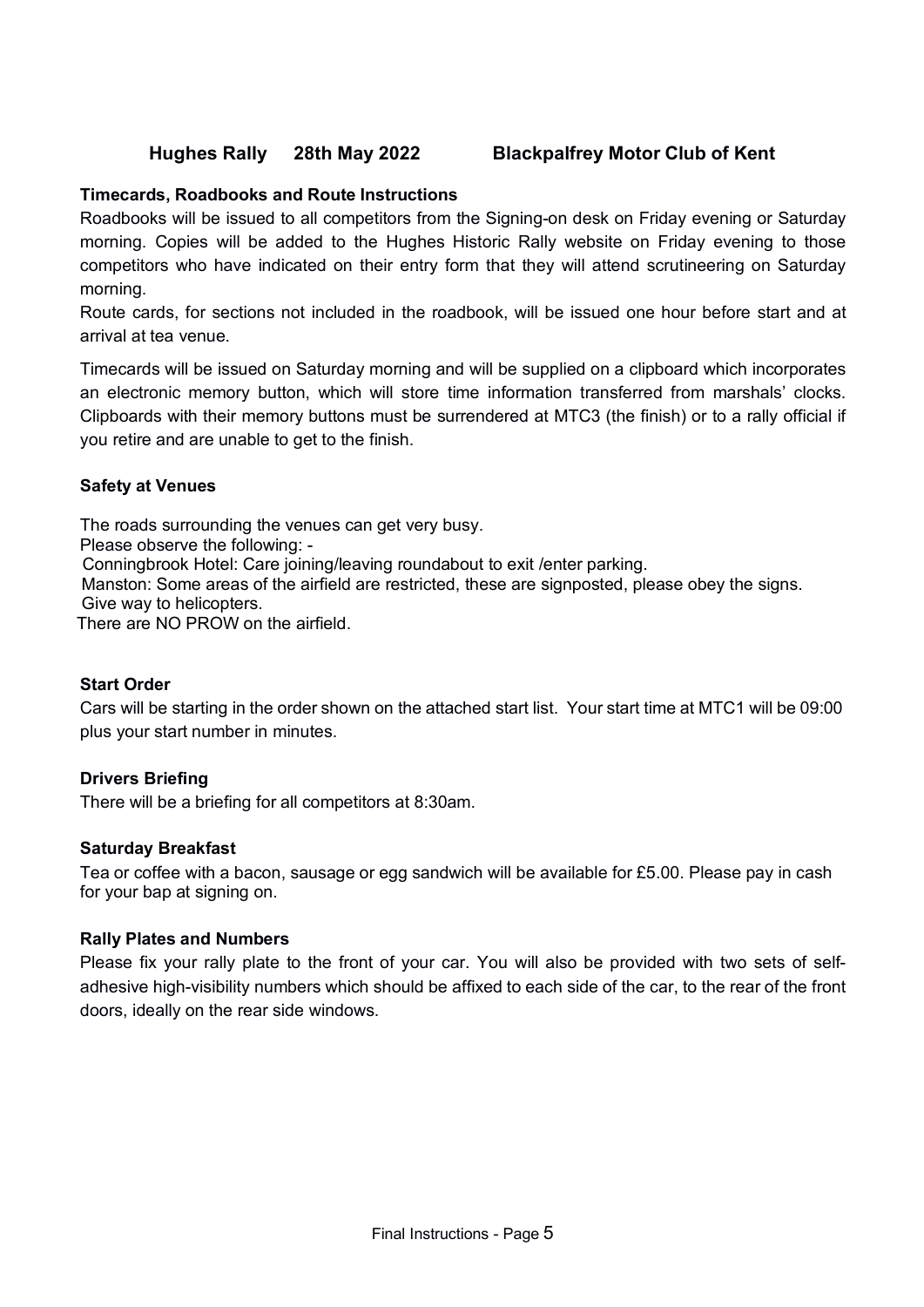# **Ordnance Survey Maps**

The latest versions of OS Landranger 1:50000 maps 179 and 189 will be required to plot most of the regularity section routes. Anyone urgently needing a map is recommended to order on-line from www.dash4it.co.uk for a good discount and next day delivery.

# **Official Photographer**

Andy Manston will be taking photos of the event and will be sending proofs by email after the event. His website is http://www.mandhphotography.co.uk Andy will never use email addresses for anything other than sending out proofs and will not save them to a database. If you do not wish for your email address to be passed to Andy please let Helen Brenchley, the Hughes Secretary, know before the event at info@hughesrally.co.uk

# **Best Turned Out Car Award**

Our Concours Judge, Clive Taylor, will be selecting a winner based not only on the overall condition and presentation of the vehicles, but also on the standard of their preparation for historic rallying. Cars will be inspected at the start and at the lunch halt. We do hope that you will give your car that extra bit of attention before the rally to make it look its best.

# **Trailers**

Trailers may be parked in the field behind the Conningbrook but no responsibility can be accepted by the event organisers or The Conningbrook for their security.

# **Fuel**

There is a Sainsburys fuel station close to the start (Simone Weil Avenue **00839 43785**) and Tesco fuel **03950 41608**

The route will be approximately 140 miles. Fuel stations are detailed in the transport sections of the road book.

# **Regularity Sections**

Regularity sections will involve plotting the route onto your maps in advance. Navigation will be presented using grid references, grid lines, spot heights, compass directions, map features etc. Explanations of these can be found in the 'Navigation Handbook' that you can download and print from this web link: https://www.hrcr.co.uk/wp-content/uploads/2016/01/HRCR-Navigation-Handbook.pdf

# **Regularity Timing Points and Pauses**

Intermediate Time Controls (ITCs) will be marked by a Time Control (clock face) board at the start of the control area. The timing line will be marked by a white line on the road. Please note that there will be no ITCs situated on main A-roads, nor will they be situated sooner than half of the distance travelled on the A-road after leaving the A-road (i.e. if you have done 1 mile on an A-road, there will be at least half a mile before any ITC). This is to enable you to travel at a sensible speed along A-roads and not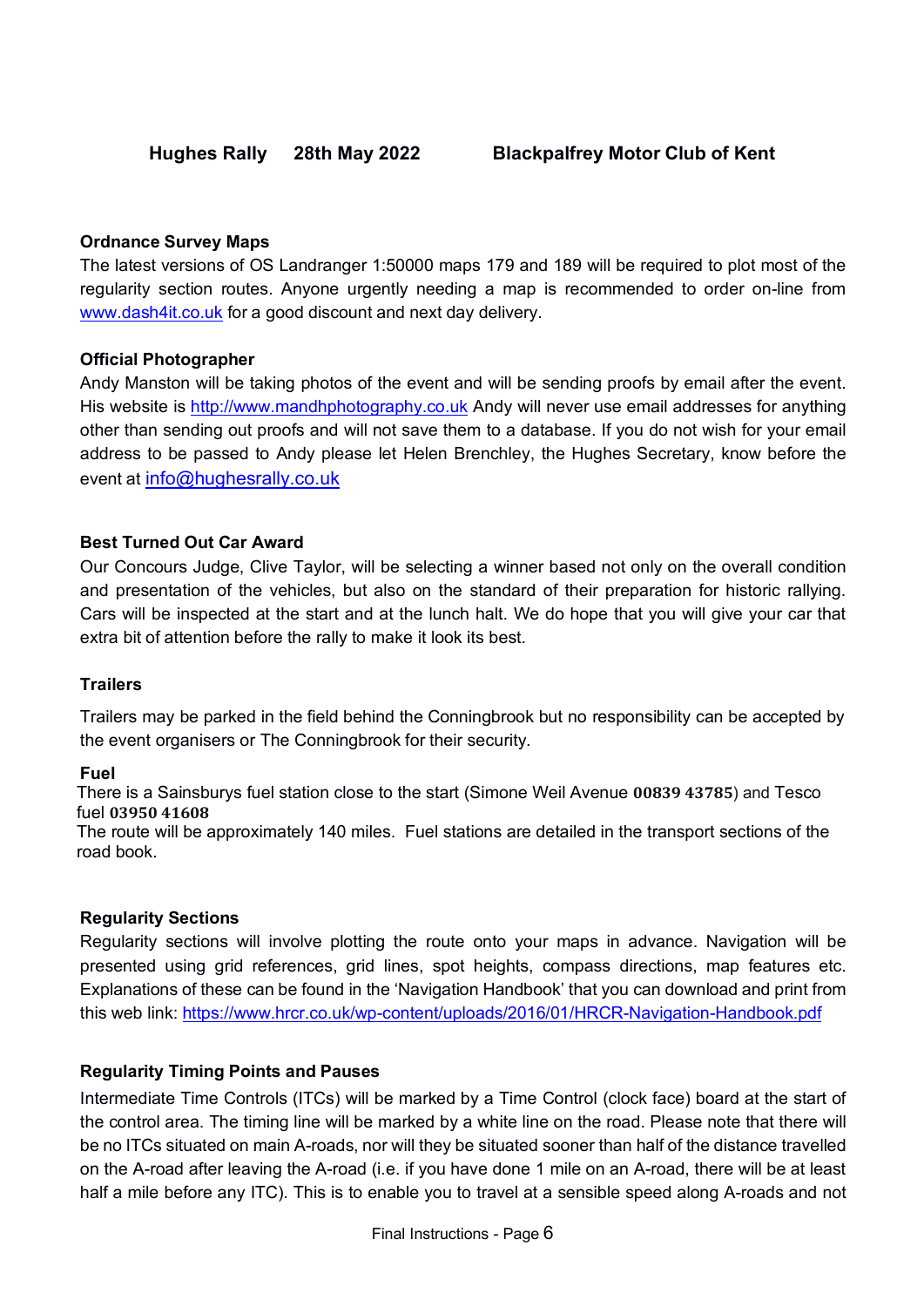to baulk other traffic, then to get back on schedule when on minor roads. There will not be a timing control until at least ¾ mile after any LC. Remember that your one worst ITC lateness penalty from the public road regularity sections will be discounted in the results, whatever the reason for your lateness.

Some ITC's may not be manned but will be marked with a clock face board. Competitors should record "their" ideal time **in ink** in the relevant space on the time card when they arrive at the control. This will be checked by the marshal at the next control. Any boxes or times not in ink will be struck through and incur the penalty of failing to visit a ITC.

# **Passage Controls (PC)**

There will be a few code boards on the route to look out for. They are white A4 cards with two black letters. The two letters must be recorded on your timecard. There may also be manned Passage Controls (Secret Checks) in places on the route. The route instructions will not give the locations of the Secret Checks where you must stop and obtain the marshal's signature on your timecard. Secret Checks will be identified by a 'PC Stamp' board while ITCs will display a 'Clock' board. Samples of these boards will be on display at Signing-On.

# **Use of Public Rights of Way**

We are using one section that is a PROW for which approval has been obtained but any member of the public retains public right of way (PROW). Thesesections will be signed with 'PROW Start' and 'PROW Finish' so that participants are reminded that they are entering and leaving such a section.

# **Facilities**

Please use the toilet facilities at the Manston Terminal if necessary. There is no acceptable alternative.

# **Maximum Lateness**

The maximum lateness of 30 minutes will apply at MTC2 (Lunch halt OUT) and MTC3 (Finish), but may be extended by the Clerk of the Course if the rally is delayed for a valid reason, in which case competitors will be notified as soon as possible. We do not intend to penalise any competitors whose lateness is incurred when a large part of the rally is delayed for reasons beyond their control, such as a test delay or major traffic hold up. However, if your lateness is due to your own errors in navigation or car problems, you should consider cutting a section of the route to avoid exceeding your maximum lateness. Note that the arrival controls at the lunch and afternoon tea halts are for timecard collection and are not a Time Control.

Cars may start special tests and regularity sections at any time that their start control is open. The 'Car 0' times given in the master schedule and your scheduled times on the timecards for special tests and regularity starts are just a guide time to help you keep on schedule. Late runners should be aware that controls and tests will close 30 minutes after the due time of the last car.